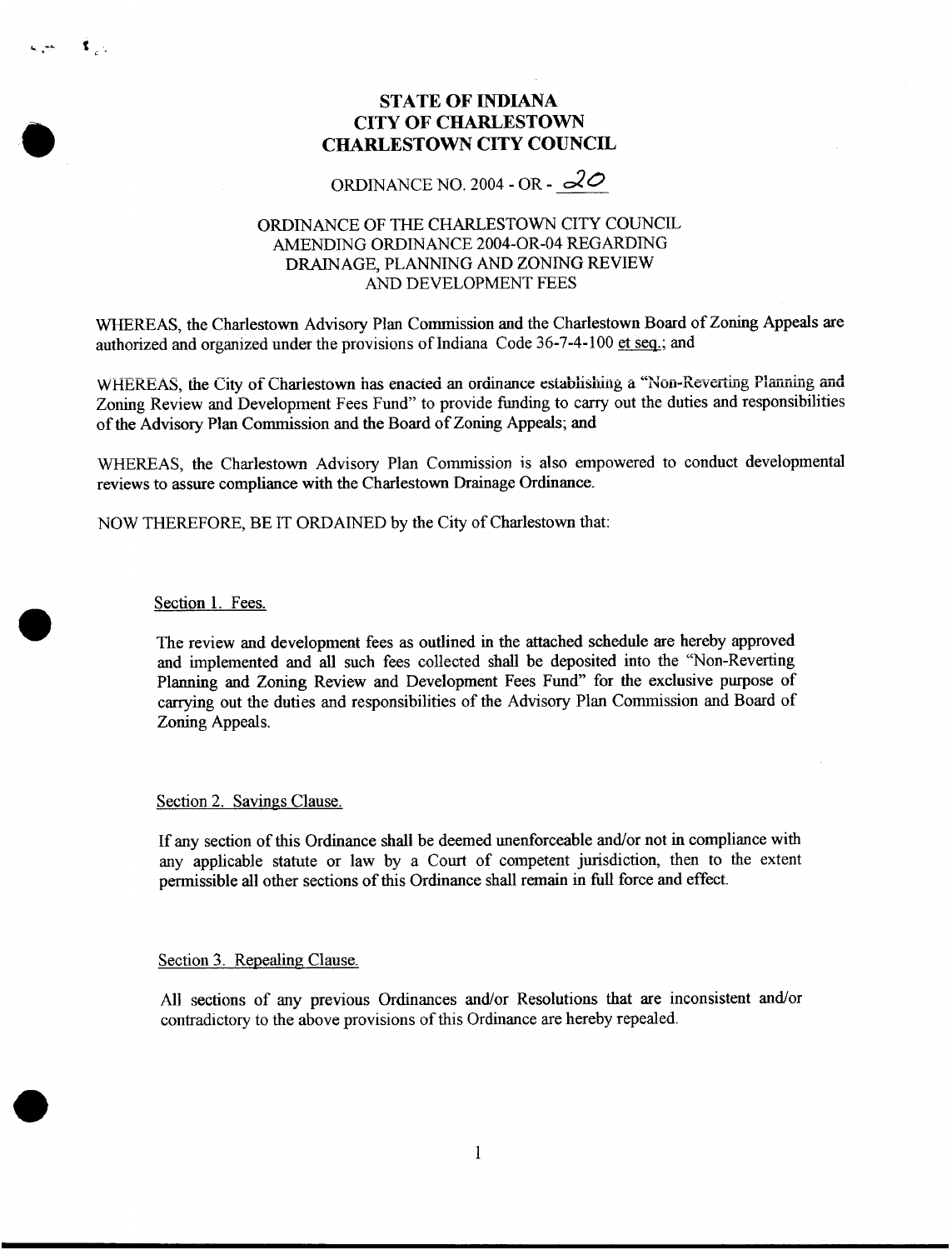### Section **4.** Effective Date

This Ordinance shall be in full force and effect **upon** and after its passage by the Charlestown City Council or as otherwise mandated by statute and/or rule.

AYE NAY ABSTAIN ABSENT

ADOPTED by the City Council of Charlestown, Indiana, this **Life day** of *Octphen*, 2004.

aron

**Bruce Bottor** 

Rrian alker

Matthew Woods

APPROVED: Michael D. Hall, Mayor

ATTEST: N/MMA CMMMA

a Coomer, Clerk-Treasurer

DATE:  $192/04$ 

**\\ServerLTC\2004\0400-069\0rdinances\DramageReviewFees100404.doc 1** 00404 **doc**